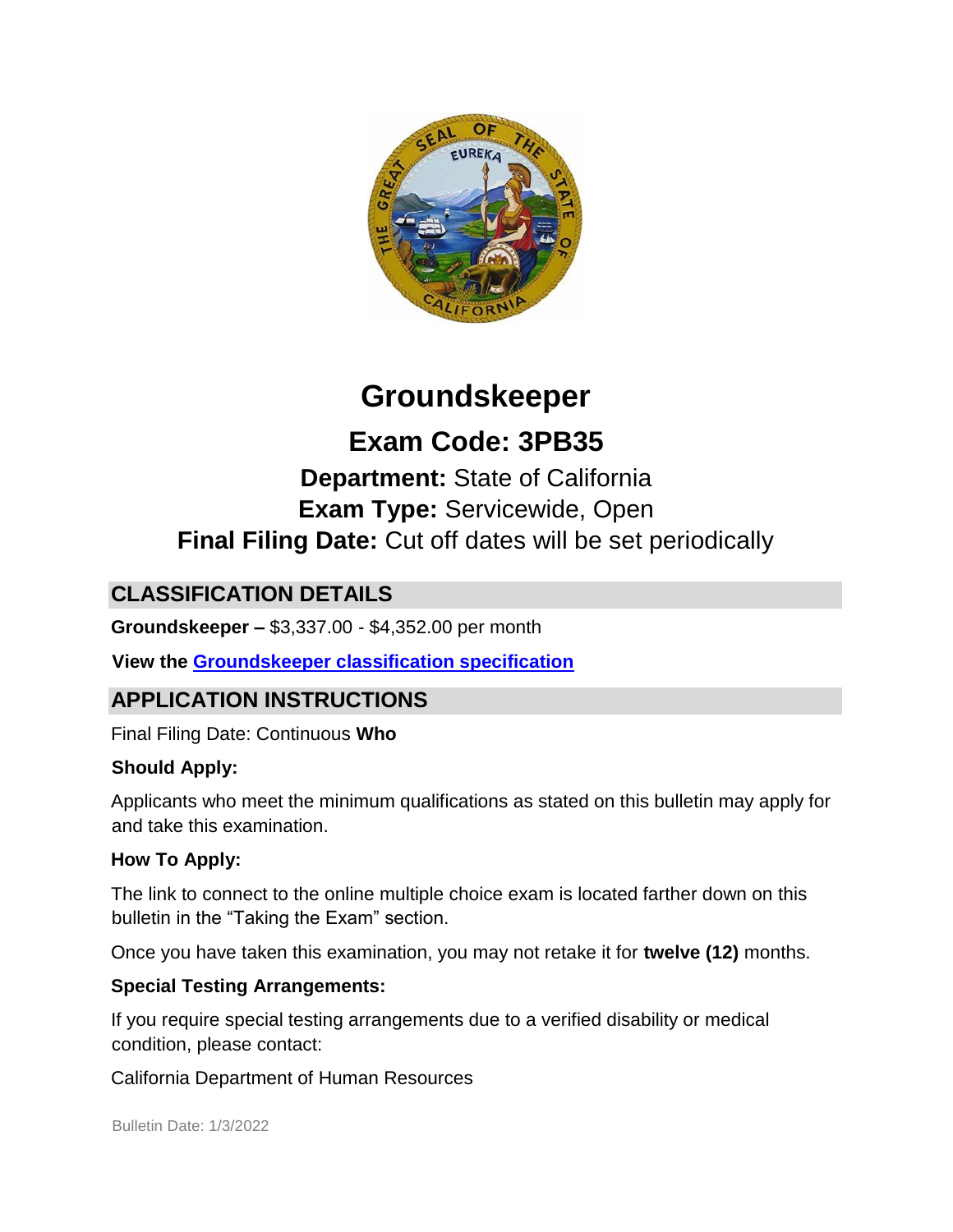CalCareer Service Center 1810 16<sup>th</sup> Street Sacramento, CA 95814

Phone: (866) 844-8671 Email: CalCareer@CalHR.CA.GOV

California Relay Service: 7-1-1 (TTY and voice)

TTY is a Telecommunications Device for the Deaf, and is reachable only from phones equipped with a TTY Device

### **MINIMUM QUALIFICATIONS**

All applicants must meet the education and/or experience requirements as stated on this exam bulletin to be accepted into the examination. Part-time or full-time jobs, regardless of whether paid or volunteer positions, and inside or outside California state service will count toward experience.

### **Groundskeeper**

#### **Either 1**

Six months of experience in the California state service performing the duties of a Service Assistant (Maintenance).

### **Or 2**

One year of experience in [flower gardening and general grounds maintenance work.](https://www.jobs.ca.gov/jobsgen/3PB35B.pdf)

### **Or 3**

Successful completion of a [formal vocational training program in flower gardening and](https://www.jobs.ca.gov/jobsgen/3PB35A.pdf) [general grounds maintenance work](https://www.jobs.ca.gov/jobsgen/3PB35A.pdf) [s](https://www.jobs.ca.gov/jobsgen/3PB35A.pdf)uch as those operated under the Manpower Development Training Act, the Work Incentive Program, or similar programs operated by State, Federal, or local agencies through school districts.

### **Or 4**

Education: Completion of a [two-year curriculum in ornamental horticulture or landscape](https://www.jobs.ca.gov/jobsgen/3PB35C.pdf) [work](https://www.jobs.ca.gov/jobsgen/3PB35C.pdf) [a](https://www.jobs.ca.gov/jobsgen/3PB35C.pdf)t the junior college or college level. (Persons registered in the last year of the required curriculum will be admitted to the examination, but must produce evidence of completion of the required education before eligible for appointment.)

### **POSITION DESCRIPTION**

#### **Groundskeeper**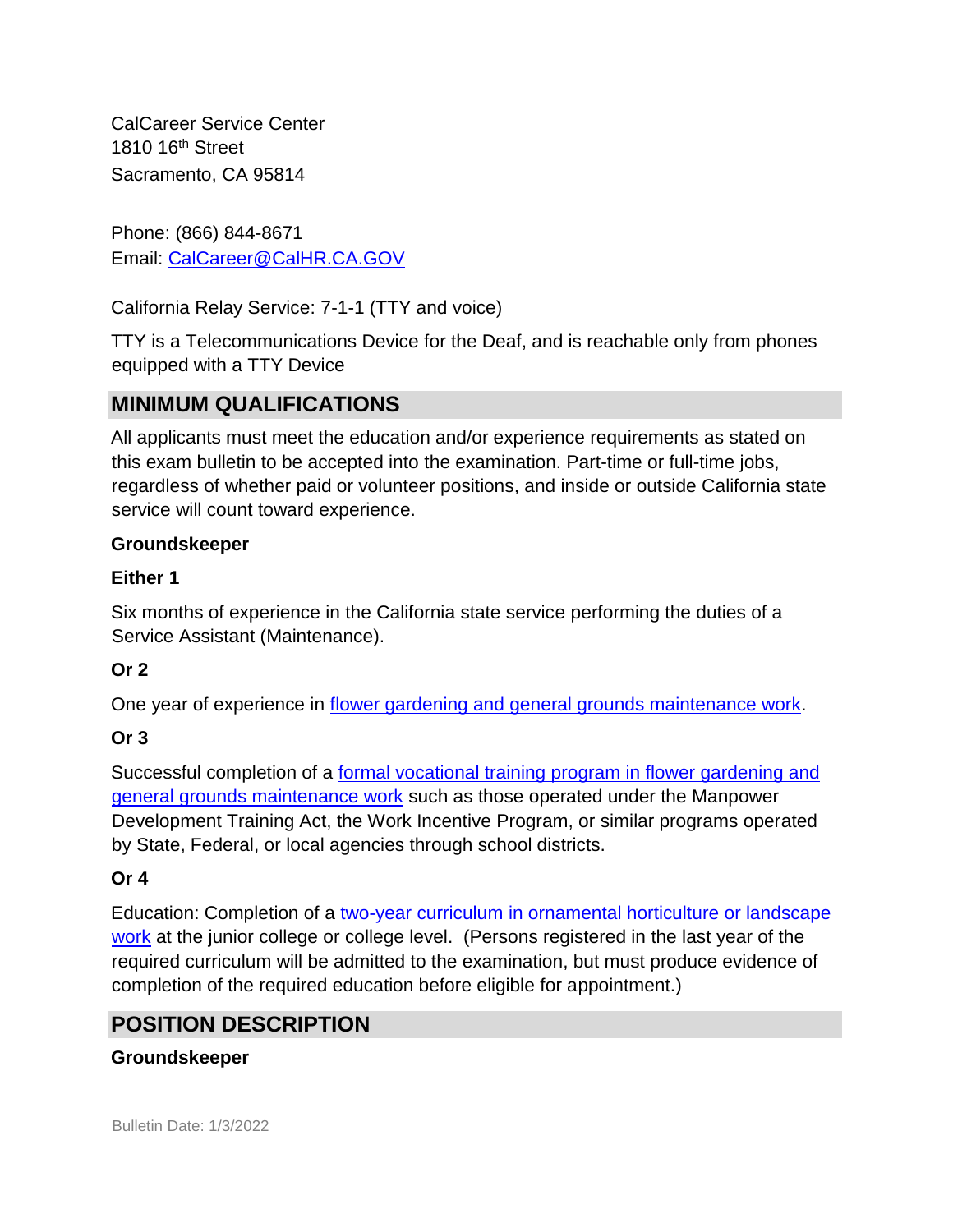Plants, cultivates, waters and sprays ornamental plants, shrubs, hedges, trees and flowers, and propagates cuttings; plants and cares for lawns; maintains plants along highways and in semiarid regions; rakes leaves, hoes weeds, and performs general grounds maintenance work; prepares and treats soils for planting and spades and fertilizes flower beds and sets out plants; supervises the work of inmate or patient helpers; keeps greenhouses and other buildings in repair and free from diseases and pests; keeps grounds clean and orderly; maintains hoses, tools, supplies, and equipment in proper condition and repair; trims trees, hedges, and shrubs and erects tree supports; does general laboring tasks related to grounds and garden maintenance work.

### **EXAMINATION SCOPE**

This examination consists of the following components:

**Online Multiple Choice Examination –** Weighted 100% of the final score.

A final score of 70% must be attained to be placed on the eligible list.

The online multiple choice examination is designed to evaluate a candidate's knowledge in the area of Grounds Maintenance.

In addition to evaluating applicants' relative knowledge, skills, and ability, as demonstrated by quality and breadth of education and/or experience, emphasis in each exam component will be measuring competitively, relative job demands, each applicant's:

### **Knowledge of:**

- 1. Proper methods of planting, cultivating, and caring for hedges, ornamental trees, shrubs, lawns, and flowers
- 2. Gardening materials, tools, and equipment, and their use and care
- 3. Approved methods and materials used in controlling and eradicating common plant diseases and inspect pests.

#### **Skill in:**

Performing miscellaneous gardening and grounds maintenance work.

#### **Ability to:**

- 1. Read and write English at a level required for successful job performance
- 2. Recognize the more common plant diseases and insect pests and approved methods and materials used in controlling and eradicating them
- 3. Recognize the more common species of ornamental shrubs, trees, and flowers grown in California
- 4. Follow oral and written directions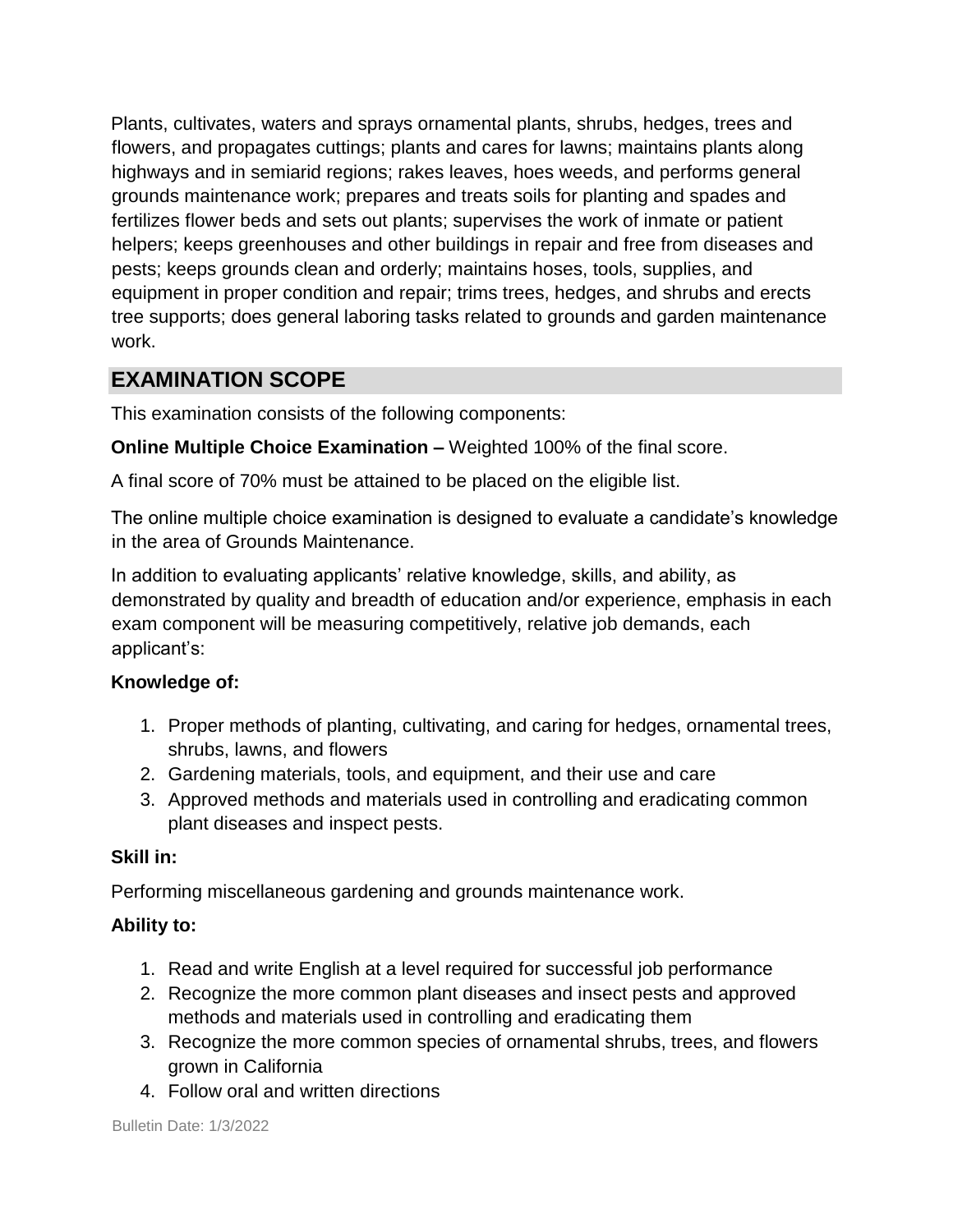5. Direct the work of inmate or patient helpers.

#### **Special Personal Characteristic**

Willingness and ability to do general manual labor

### **ELIGIBLE LIST INFORMATION**

A servicewide, open eligible list for the Groundskeeper classification will be established for the State of California (all State of California departments, statewide).

The names of successful competitors will be merged onto the eligible list in order of final score regardless of exam date. Eligibility expires **twelve (12) months** after it is established. Applicants must then retake the examination to reestablish eligibility. Veterans' Preference will be granted for this examination. In accordance with Government Codes 18973.1 and 18973.5, whenever any veteran, or widow or widower of a veteran achieves a passing score on an open examination, he or she shall be ranked in the top rank of the resulting eligible list.

Veterans status is verified by the California Department of Human Resources (CalHR). Information on this program and [the Veterans' Preference Application](https://www.jobs.ca.gov/CalHRPublic/Landing/Jobs/VeteransInformation.aspx) [\(](https://www.jobs.ca.gov/CalHRPublic/Landing/Jobs/VeteransInformation.aspx)Std. form 1093) is available online**.** Additional information on veteran benefits is available at the Department of Veterans Affairs.

Career Credits **will not** be added to the final score for this exam, because it does not meet the requirements to qualify for Career Credits.

### **PREPARING FOR THE EXAMINATION**

This exam is designed to assess your knowledge of grounds maintenance. This is a 90 minute timed examination. There is no way to pause, stop, or reset the timer once you start. Please ensure you have the full 90 minutes to take the online examination. A stable internet connection is recommended as no additional time will be provided for internet loss, power loss, or computer/browser issues. If you are unable to complete the 90 minute timed examination, it is recommended you do not take the examination until you are able to do so.

### **TAKING THE EXAMINATION**

This is a 90 minute timed examination. There is no way to pause, stop or reset the timer once you start. Please ensure you have the full 90 minutes to take the online examination. A stable internet connection is recommended as no additional time will be provided for internet loss, power loss, or computer/browser issues. If you are unable to complete the 90 minute timed examination, it is recommended you do not take the examination until you are able to do so.

#### **[Take](https://www.jobs.ca.gov/public/login.aspx?examid=3pb35) the Groundskeeper online multiple choice examination.**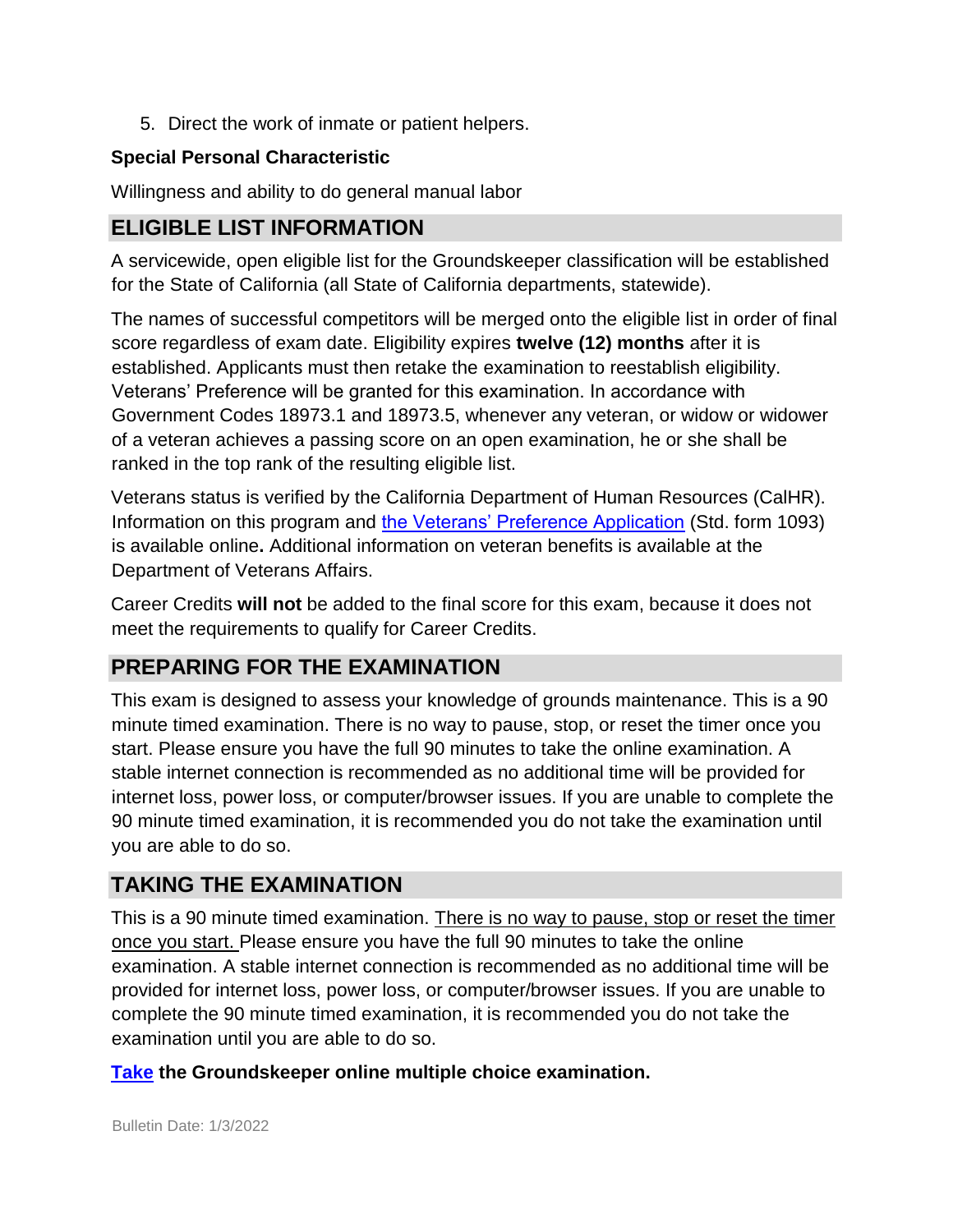Please note: If you need special testing arrangements, please select the Reasonable Accommodation box prior to the beginning of the online exam.

### **TESTING DEPARTMENTS**

State of California (all State of California departments)

### **CONTACT INFORMATION**

California Department of Human Resources CalCareer Service Center 1810 16th Street Sacramento, CA 95814 Phone: (866) 844-8671 Email: CalCareer@CalHR.CA.GOV

California Relay Service: 7-1-1 (TTY and voice)

TTY is a Telecommunications Device for the Deaf, and is reachable only from phones equipped with a TTY Device.

### **EQUAL OPPORTUNITY EMPLOYER**

The State of California is an equal opportunity employer to all, regardless of age, ancestry, color, disability (mental and physical), exercising the right of family care and medical leave, gender, gender expression, gender identity, genetic information, marital status, medical condition, military or veteran status, national origin, political affiliation, race, religious creed, sex (includes pregnancy, childbirth, breastfeeding, and related medical conditions), and sexual orientation.

### **DRUG-FREE STATEMENT**

It is an objective of the State of California to achieve a drug-free State work place. Any applicant for State employment will be expected to behave in accordance with this objective, because the use of illegal drugs is inconsistent with the law of the State, the rules governing civil service, and the special trust placed in public servants.

### **GENERAL INFORMATION**

Examination and/or Employment Application (STD 678) forms are available at the California Department of Human Resources, local offices of the Employment Development Department, and through your **[CalCareer Account.](http://www.jobs.ca.gov/)**

If you meet the requirements stated on this examination bulletin, you may take this examination, which is competitive. Possession of the entrance requirements does not assure a place on the eligible list. Your performance in the examination described in this